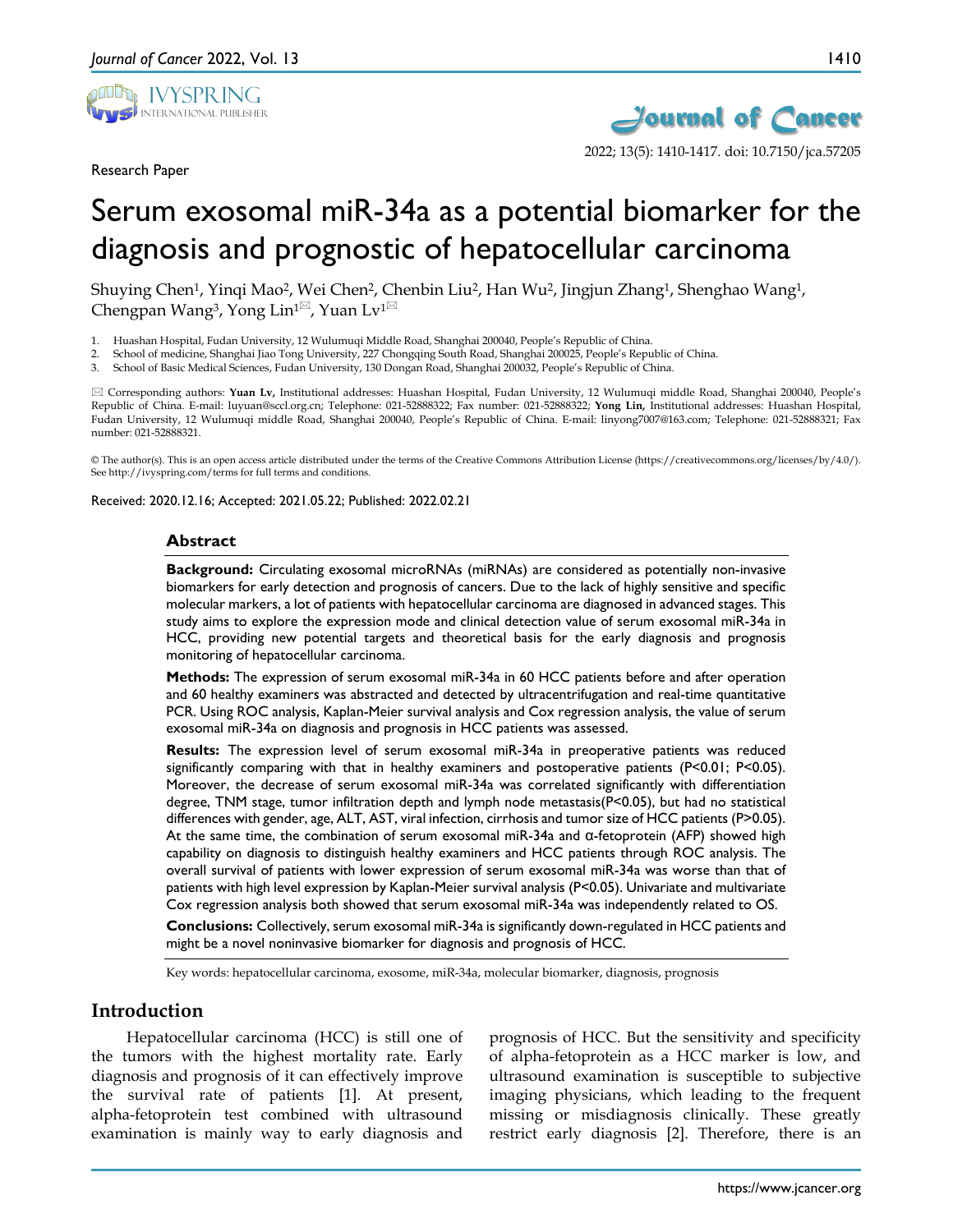urgent need for biomarkers with high sensitivity and high specificity for early diagnosis and prognosis of HCC.

Exosome is a type of small vesicles with a diameter of about 30-150 nm that are secreted by cells. It contains nucleic acids, lipids and proteins and presents in various body fluids such as blood, urine and cerebrospinal fluid [3]. It has been reported that exosome produced by tumors carries a large number of molecules that can regulate the physiological activities and participate in physiological changes of tumor cells, such as the invasion, metastasis and drug resistance. Thus it plays a key role especially in the occurrence and development of HCC [4, 5]. Therefore, exosome in circulating blood is a valuable noninvasive biomarker.

According to reports, exosomes in circulating blood contain a large number of miRNAs [6]. MiRNA is a type of endogenous non-coding small RNA with a size of about 22 nt, which can complementally bind to the 3'end sequence of the target molecule, regulate the expression of the target molecule and participate in a variety of biological processes *in vivo* [7]. Studies have shown that exosomal miRNA dysregulation in the tumor environment leads to the changes in the physiological functions of tumor cells. So it is a potential biomarker for tumor diagnosis and prognosis [8-10]. As a member of the miRNA family, miR-34a participates in mediating the proliferation, invasion, metastasis and EMT of HCC through regulating many target genes and downstream molecules. It is a potential diagnostic and prognostic biomarkers in the early stage of HCC [11-13]. However, there are few reports about the use of miR-34a in serum for the diagnosis and prognosis of HCC, while the reports of miR-34a in serum exosomes for the diagnosis and prognosis of HCC are even rare.

In order to explore the worth of exosomal miR-34a in circulating blood in the early diagnosis and prognostic monitoring of primary hepatocellular carcinoma, we discussed the expression pattern of serum exosomal miR-34a in HCC and its correlation with clinicopathological parameters and evaluated its diagnostic and prognostic value.

# **Methods**

## **Patient and clinical samples**

This research was supported by Huashan Hospital affiliated to Fudan University. Serum samples from 60 healthy people and 60 HCC patients from Huashan Hospital were collected preoperative and postoperative. The age and gender of healthy people matched those of patients. All subjects obtained written consent. The research protocol has

been approved by the institutional review board of the hospital ethics committee. The clinical characteristics of the subjects are listed in Table 1. And 60 cases of HCC patients were followed up for 6-60 months.

**Table 1.** Correlation between expression levels of exosomal miR-34a in preoperative serum and clinicopathological factors of patients with hepatocellular carcinoma. *P*<0.05 indicates significance

|                                 |                                              |                                               | $\overline{P}$ |
|---------------------------------|----------------------------------------------|-----------------------------------------------|----------------|
| Clinicopathologic<br>Parameters | Low Expression of<br>exosomal miR-34a (n=30) | High Expression of<br>exosomal miR-34a (n=30) | value          |
| Gender                          |                                              |                                               |                |
| Male                            | 18                                           | 16                                            | 0.795          |
| Female                          | 12                                           | 14                                            |                |
|                                 |                                              |                                               |                |
| Age (year)                      |                                              |                                               |                |
| $\leq 55$<br>>55                | 13<br>17                                     | 11<br>19                                      | 0.792          |
|                                 |                                              |                                               |                |
| AFP (ng/ml)                     |                                              |                                               |                |
| $\leq 20$                       | 10                                           | 13                                            | 0.596          |
| >20                             | 20                                           | 17                                            |                |
| Viral infection                 |                                              |                                               |                |
| with                            | 20                                           | 12                                            | 0.069          |
| without                         | 10                                           | 18                                            |                |
| ALT (U/L)                       |                                              |                                               |                |
| ≤40 U/L                         | 11                                           | 19                                            | 0.120          |
| $>40$ U/L                       | 19                                           | 11                                            |                |
| AST (U/L)                       |                                              |                                               |                |
| ≤40 U/L                         | 12                                           | 19                                            | 0.120          |
| $>40$ U/L                       | 18                                           | 11                                            |                |
| Cirrhosis                       |                                              |                                               |                |
| with                            | 20                                           | 14                                            | 0.192          |
| without                         | 10                                           | 16                                            |                |
| Tumor size (cm)                 |                                              |                                               |                |
| $\leq 5$                        | 9                                            | 16                                            | 0.115          |
| >5                              | 21                                           | 14                                            |                |
| <b>TNM</b> stage                |                                              |                                               |                |
| I-II                            | 10                                           | 19                                            | $0.038*$       |
| III-IV                          | 20                                           | 11                                            |                |
| Differentiation                 |                                              |                                               |                |
| middle or high                  | 7                                            | 17                                            | $0.017*$       |
| low                             | 23                                           | 13                                            |                |
| Lymph node metastasis           |                                              |                                               |                |
| positive                        | 21                                           | 11                                            | $0.019*$       |
| negative                        | 9                                            | 19                                            |                |
| Vascular invasion               |                                              |                                               |                |
| positive                        | 22                                           | 12                                            | $0.018*$       |
| negative                        | 8                                            | 18                                            |                |

#### **Isolation of exosomes from serum samples**

Peripheral blood was collected and centrifuged at 4,000 rpm for 10 minutes at 4 °C to obtain the upper serum by ultracentrifugation. Then the upper serum was centrifuged at 300 g for 10 minutes, 2000 g for 10 minutes and 10000 g for 10 minutes at 4 °C. The precipitate was discarded and the supernatant was retained. Use an ultrafiltration tube to perform further concentration and centrifugation at 4000 rpm for 20 minutes. Transfer the supernatant to an ultracentrifuge tube, centrifuge at 100000 g for 2 hours, discard the supernatant and resuspend the pellet with 100 ul PBS to obtain serum exosomes.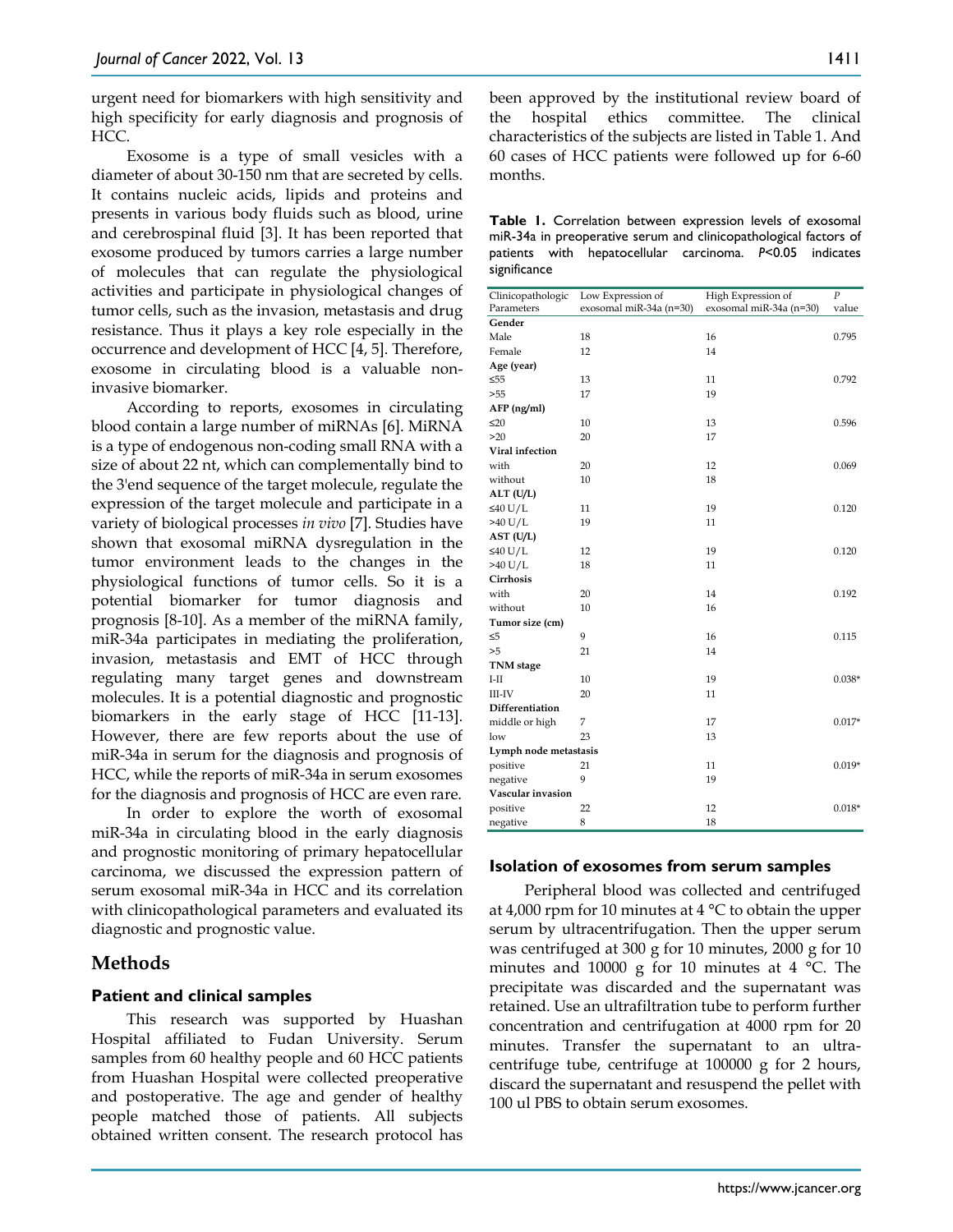#### **Transmission Electron Microscope (TEM)**

The exosomal pellet was resuspended in PBS and placed on the copper mesh of the electron microscope. After incubating for 10 minutes at room temperature, use 1% uranyl acetate to negative stain for 10 minutes. Check and take pictures with a transmission electron microscope.

#### **Western blot analysis**

The reagent test kit from abcam was used for precipitation and extraction of exosomes, and the western blot analysis was performed with exosome extract as previously described.

#### **Serum miRNA quantification**

RNA from exosomal pellets was isolated by using isothiocyanate-phenol/chloroform. Real-time quantitative fluorescent RT-PCR (qRT-PCR) was performed using the SYBR Premix Ex Taq (Takara) kit on the ABI 7500 detection system. The cel-miR-39 was taken as the internal reference. The primers of miR-34a and cel-miR-39 were purchased from Guangzhou Ruibo Biotechnology Co., Ltd.

#### **Statistical Analysis**

The *t* test and rank sum test were performed to determine the difference in serum miR-34a levels. ROC working curve analysis, Kaplan-Meier survival analysis and Cox regression analysis were used to evaluate the diagnostic and prognostic value of miR-34a in patients with HCC. All statistical analyses were performed using SPSS 19 and STATA 11.0. P<0.05 was considered as a significant difference. Figures were processed by STATA 11.0 and Photoshop CS.

#### **Results**

#### **Characterization of isolated serum exosomes**

To ensure the efficiency and quality of serum exosomes separation, we performed characterization analysis through TEM. Electron microscopy analysis of exosomes isolated from serum samples showed that the size of their circular structures varied from 50 to 150 nm (Fig. 1A), which was consistent with the characteristics of exosomes previously reported by Nanosight (Fig. 1B). In addition, the western blot analysis to detect specific exosomal protein markers CD63 and TSG101 confirmed the existence of exosomal characterization (Fig. 1C). These results confirmed the successful isolation of exosomes from serum samples.

#### **Serum exosomal miR-34a expression in preoperative patients with HCC is significantly increased**

In order to determine whether the miR-34a in the serum was derived from exosomes or serum, RNA was extracted from the exosomal precipitates and exosomal-free supernatants isolated from 60 healthy



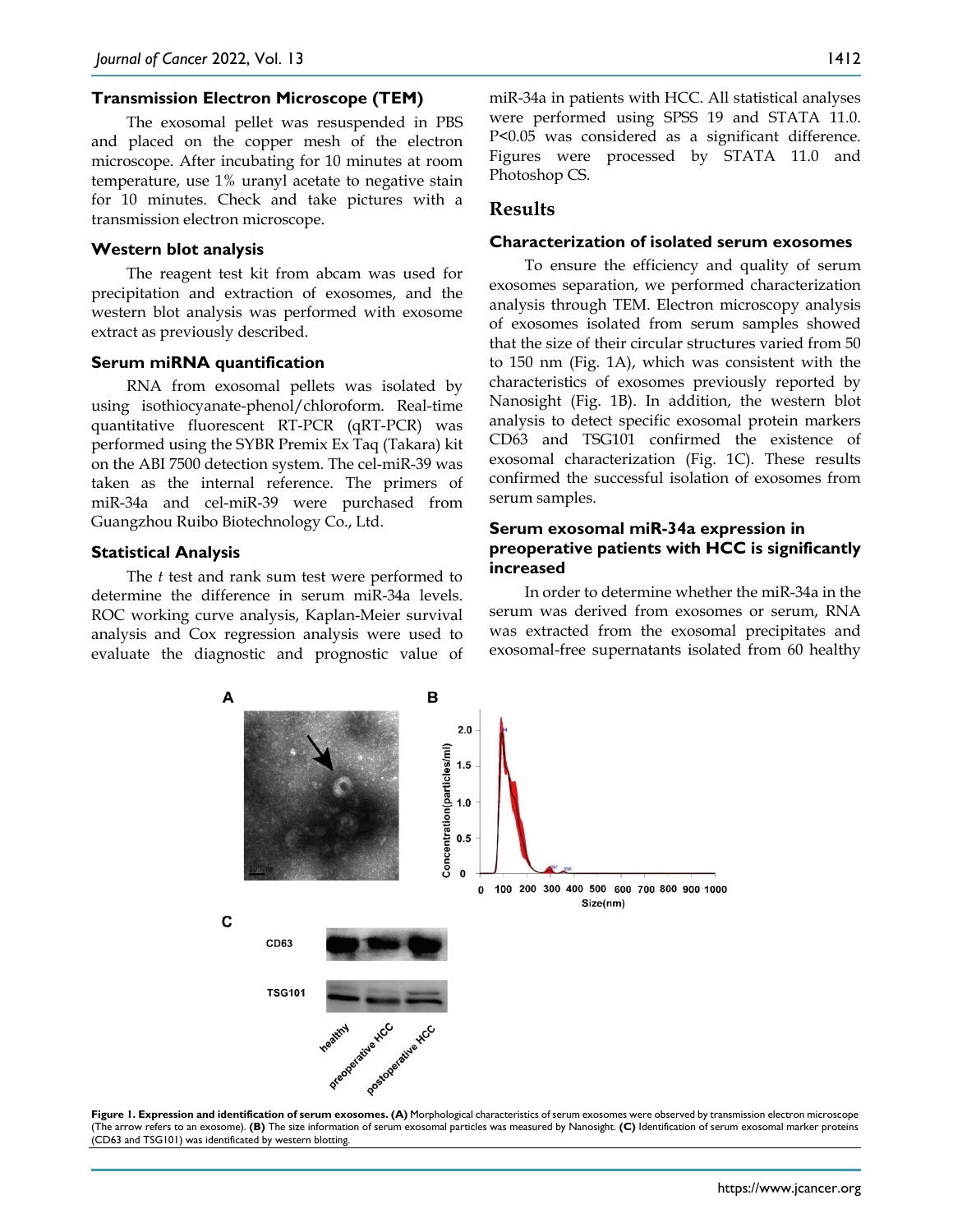human serum samples. The expression of miR-34a was checked by qRT-PCR. The concentration of miR-34a in exosomes was significantly higher than that in the supernatant without exosomes  $(P \le 0.05,$ Fig. 2). In order to check the expression of miR-34a in whole serum, RNA was extracted from 10 serum samples that used above, and the expression of miR-21 was quantified by qRT-PCR. The concentration of miR-34a in whole serum samples was lower than exosomes, but higher than the supernatant without exosomes (Fig. 2).



**Figure 2.** The expression of exosomal miR-34a in serum was measured by qRT-PCR. \**P*<0.05, \*\**P*<0.01, compared with the negative control.

To discuss whether the exosomal miR-34a has the potential to become a biomarker, the expression levels of miR-34a in serum exosomes of 60 HCC patients' preoperative and postoperative and 60 healthy people were analyzed. The results of qRT-PCR showed that the preoperative serum exosomal miR-34a expression level was significantly lower than that of healthy subjects and postoperative HCC patients (P<0.01; P<0.05) (Fig. 2). This result suggests that the exosomal miR-34a in the peripheral blood may become a serum biomarker for early screening or early diagnosis of HCC.

## **Serum exosomal miR-34a is related to the clinicopathological characteristics of HCC and is less affected by changes in the patient's physiological state and other liver diseases**

A Spearman correlation analysis was performed to determine the relative expression of serum exosomes miR-34a to better understand the potential role of serum exosomes miR-34a in the occurrence and development of HCC and the extent which affected by changes in physiological conditions. The digital 0.77 is the cut-off value. 30 cases of HCC patients with low expression of miR-34a in serum and

30 cases with high expression of miR-34a proved that the potential between serum exosomal miR-34a levels and various clinicopathological characteristics of HCC was analyzed. The result showed that the down-regulation of serum exosomal miR-34a was significantly related to the degree of differentiation, TNM stage, tumor invasion depth, lymph node metastasis and vascular invasion (P<0.05), while there was no statistical difference in patient gender, age, ALT, AST, viral infection, cirrhosis and tumor size (P>0.05) (Table 1).

#### **Serum exosomes miR-34a has early diagnostic value**

To discuss the potential value of serum exosomal miR-34a for the early diagnosis of HCC, receiver operating curve (ROC) was used to analyze the serum exosomal miR-34a expression level of healthy people and preoperative HCC patients. Fig. 3 and Table 2 show the ROC curve for the diagnosis of HCC. The results showed that the AUC values of serum exosomes miR-34a, AFP and their combined application were 0.664±0.0499 (P<0.01), 0.826±0.0396 (P<0.001) and 0.855±0.0337 (P<0.001) (Table 2). The sensitivity and specificity of serum exosomes miR-34a, AFP and their combined detection for the diagnosis of HCC were 78.3% and 51.7%, 61.7% and 98.3%, 68.33% and 93.33%, respectively (Table 2). In terms of AUC value, serum exosomal miR-34a was statistically different from the other two groups (P<0.05/P<0.001), but there was no statistical difference between the AFP group and the combination group (Table 3). However, the AUC value in the combination group was higher than that in the exosomal miR-34a or AFP group alone and the sensitivity and specificity in the combination group were higher than those in the AFP or exosomal miR-34a alone, which reminded us the combination of serum exosomes miR-34a and AFP can help improve the AUC value, specificity and sensitivity of the diagnosis of HCC patients. It has potential in early clinical diagnosis and can distinguish HCC patients from health groups (Table 2 and Fig. 3).

**Table 2.** The AUC value of exosomal miR-34a, AFP and the combination for hepatocellular carcinoma. \*\**P*<0.01; \*\*\**P*<0.001

| Index                  | AUC $(\bar{x} \pm s)$                               | P value    | 95% CI                  | Sensitivity<br>(%) | Specificity<br>(%) |
|------------------------|-----------------------------------------------------|------------|-------------------------|--------------------|--------------------|
| exo-miR-34a            | $0.664 \pm 0.0499$                                  | $0.0010**$ | $0.572 \sim 0.747$ 78.3 |                    | 51.7               |
| AFP                    | $0.826\pm0.0396$ < 0.0001*** 0.746~0.889 61.7       |            |                         |                    | 98.3               |
| $exo-miR-34a +$<br>AFP | $0.855\pm0.0337$ < 0.0001*** $0.780\sim0.913$ 68.33 |            |                         |                    | 93.33              |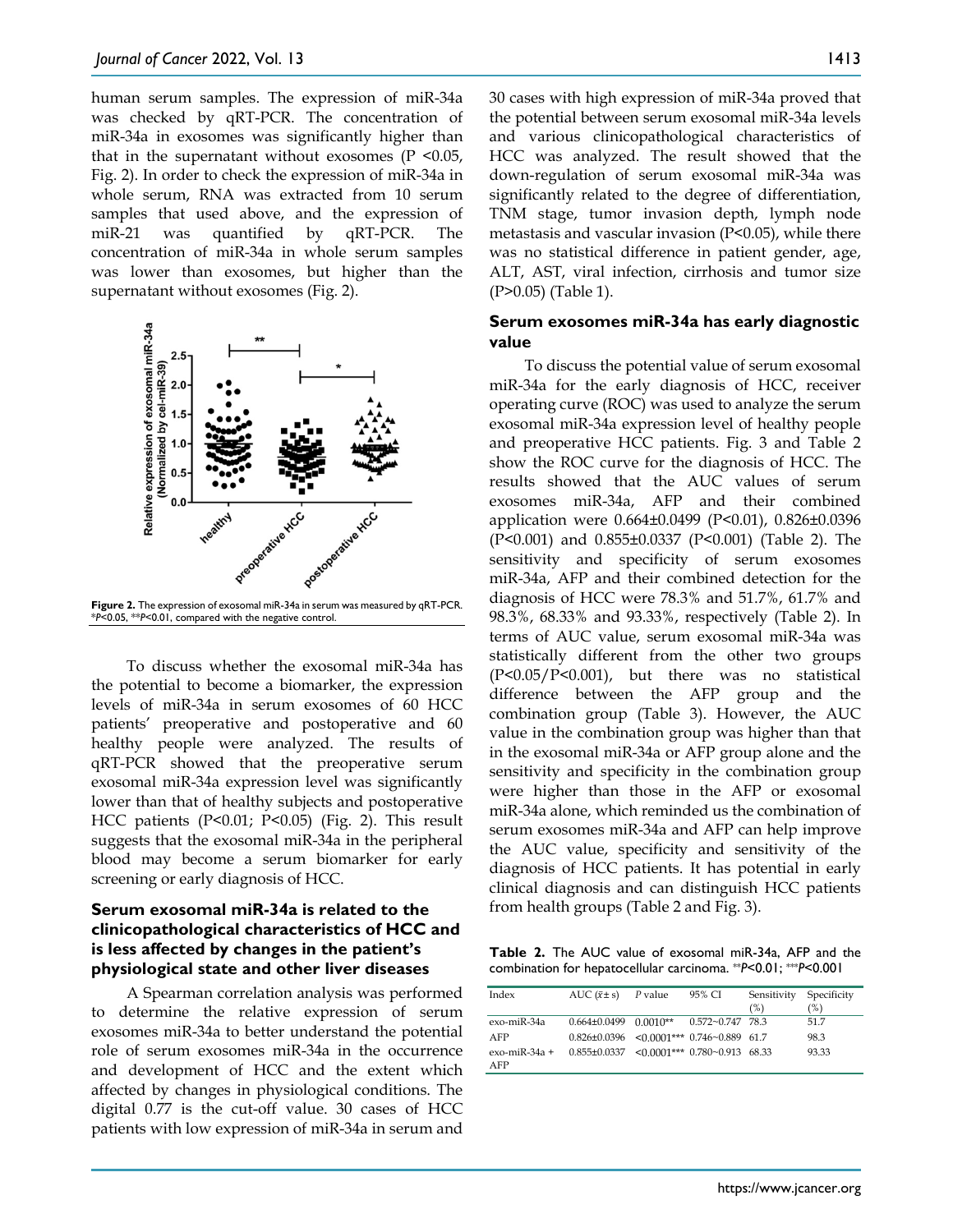

**Figure 3.** ROC curve analysis of serum exosomes miR-34a, AFP and the combined application of the two to diagnose HCC.



**Figure 4.** Kaplan-Meier curve of the relationship between serum exosomal miR-34a expression and disease-free survival of patients with HCC.

**Table 3.** Pairwise analysis of the AUC values of different groups for diagnosis of hepatocellular carcinoma. \**P*<0.05; \*\*\**P*<0.001

| Index                            |        | difference Standard Z value P value<br>deviation |       |                |
|----------------------------------|--------|--------------------------------------------------|-------|----------------|
| exo-miR-34a: AFP                 | 0.162  | 0.0631                                           | 2.570 | $0.0102*$      |
| exo-miR-34a: (exo-miR-34a + AFP) | 0.192  | 0.0464                                           | 4.134 | $< 0.0001$ *** |
| $AFP: (exo-miR-34a + AFP)$       | 0.0296 | 0.0238                                           | 1 243 | 0.2140         |

#### **Serum exosomes miR-34a correlates with patient prognosis**

In order to evaluate the prognostic value of serum exosomal miR-34a in HCC patients, Kaplan-Meier survival analysis and univariate and multivariate Cox regression analysis were used to prove the potential relationship between the serum exosomal miR-34a expression and its prognosis. The results showed that compared with the high expression group of serum exosomes miR-34a, patients with low expression of serum exosomes miR-34a had worse overall survival (OS) (P<0.05), and serum exosomal miR-34a level is independently related to OS. The average survival time of patients with low serum exosomal miR-34a expression was (33.200±3.991) months, the median survival time was 22.000 months, and the 5-year survival rate was 30%, while the average survival time of patients with high serum exosomal miR-34a expression (50.600±2.223) months, the median survival time was 54.00 months, and the 5-year survival rate was 43.3%. The survival rate and survival time of patients with low expression of serum exosomes miR-34a were lower than those with high expression, and the difference was statistically significant as showed in Figure 4 ( $P =$ 0.042). Univariate Cox regression analysis showed that serum exosomal miR-34a level was closely related to the OS ( $P=0.042$ ). Further multivariate analysis showed that serum exosomal miR-34a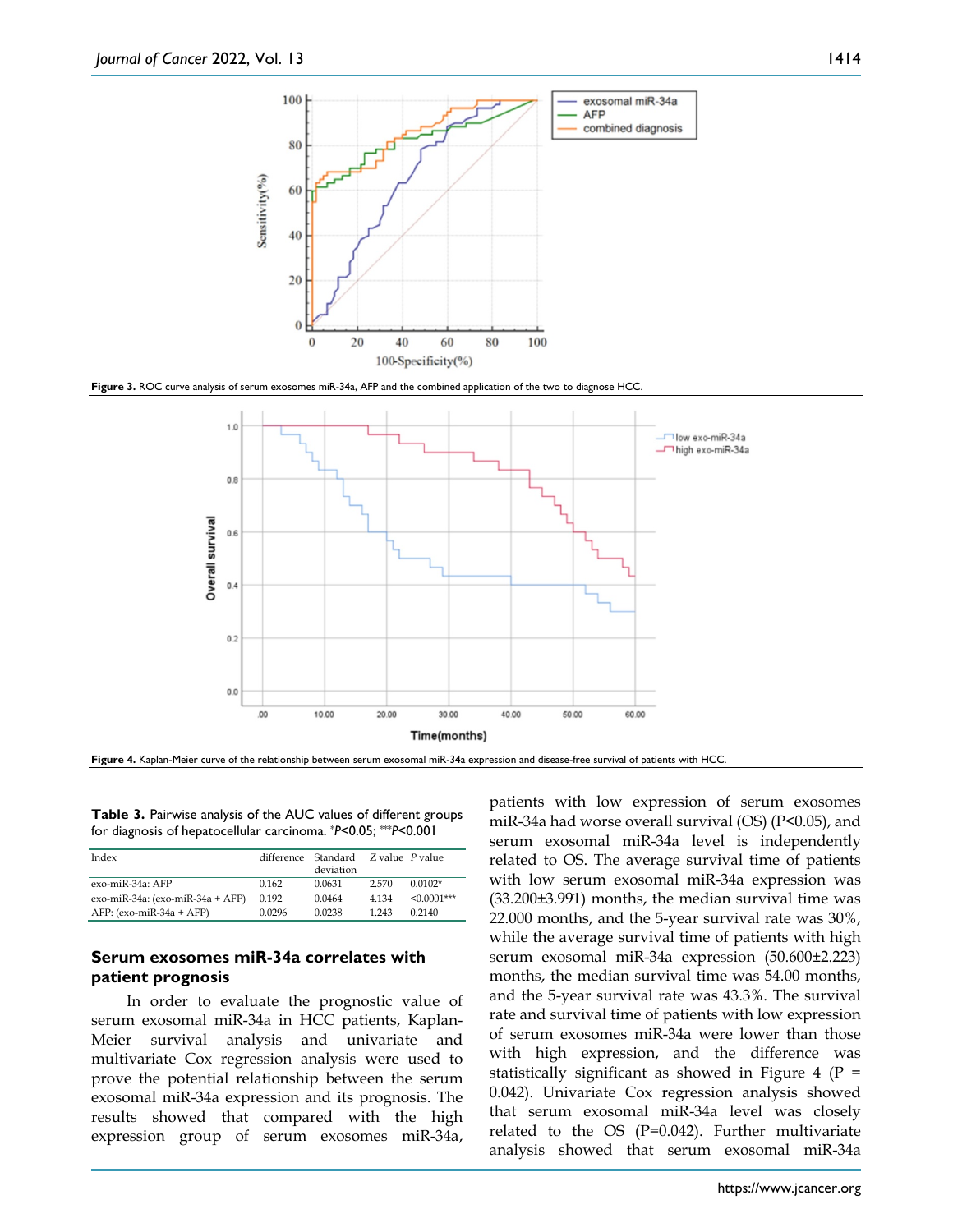expression  $(P = 0.047)$  can be used as an independent factor for predicting the poor prognosis of HCC patients. The relative risk HR=1.918, indicating that patients with low serum exosomal miR-34a expression are 1.918 times as likely to die as patients with high expression, and the 95% confidence interval (95% CI) of HR is 1.009~ 3.646 (Table 4). These results indicate that serum exosomal miR-34a is an independent factor affecting the prognosis of patients with liver cancer (Table 4).

**Table 4.** Univariate and multivariate Cox regression analysis of factors affecting the overall survival of 60 HCC patients

| Clinicopathological Univariate |                |                          |           | Multivariate   |                   |       |
|--------------------------------|----------------|--------------------------|-----------|----------------|-------------------|-------|
| parameters                     | HR value 95%CI |                          | $P$ value | HR value 95%CI |                   | P     |
|                                |                |                          |           |                |                   | value |
| Exo-miR-34a                    | 0.521          | $0.274 - 0.992$ 0.047    |           | 1.918          | 1.009~3.646 0.047 |       |
| Gender                         | 1.263          | $0.659 - 2.423$ $0.481$  |           |                |                   |       |
| Age                            | 1.247          | $0.644 \sim 2.413$ 0.512 |           |                |                   |       |
| AFP                            | 1.526          | $0.770 - 3.026$ 0.226    |           |                |                   |       |
| Viral infection                | 1.242          | $0.655 - 2.354$ $0.507$  |           |                |                   |       |
| ALT.                           | 1.384          | $0.729 - 2.624$ $0.320$  |           |                |                   |       |
| AST                            | 0.971          | $0.513 - 1.836$ 0.927    |           |                |                   |       |
| Cirrhosis                      | 0.977          | $0.515 \sim 1.851$ 0.942 |           |                |                   |       |
| Tumor size                     | 1.435          | $0.742 - 2.777$ $0.283$  |           |                |                   |       |
| TNM stage                      | 1.735          | $0.909 - 3.314$ $0.095$  |           |                |                   |       |
| Differentiation                | 1.764          | $0.900 - 3.457$ 0.098    |           |                |                   |       |
| Lymph node                     | 1.767          | $0.920 - 3.396$ $0.087$  |           |                |                   |       |
| metastasis                     |                |                          |           |                |                   |       |
| Vascular invasion              | 1.002          | $0.528 - 1.900$ 0.995    |           |                |                   |       |

# **Discussion**

Hepatocellular carcinoma is still one of the tumors with the highest mortality rate. Early diagnosis and prognosis can effectively improve the survival rate of patients [1]. At present, the early diagnosis and prognosis of HCC mainly rely on alpha-fetoprotein combined with ultrasound examination in clinical practice. But the sensitivity and specificity of alpha-fetoprotein as a liver cancer marker is low and early ultrasound examination is difficult and inaccurate for the diagnosis of small lesions, and it is easily affected by the subjective judgment of imaging physicians, which leading to frequent missed or misdiagnosed clinically. These greatly restrict early diagnosis. Therefore, there is an urgent need for biomarkers with high sensitivity and high specificity for early diagnosis and prognosis monitoring of HCC.

At present, a large number of studies have shown that a variety of miRNA disorders are involved in the occurrence and development of cancer. These disordered miRNAs mediate and participate in the physiological functions of tumor cells. For example, miR-222 increases the invasion of ovarian cancer cells by acting on the target gene PTEN [14]. MiR-214 regulates the proliferation and

metastasis of thyroid tumor cells by acting on WWOX and PTEN [15]. MiR-543 accelerates the proliferation of nasopharyngeal carcinoma cells by targeting JAM-A [16]. Cancer cells can secrete exosomes, which are rich in miRNAs, and abnormal expression of exosomal miRNAs can be detected in various body fluids such as serum. For example, serum exosomes miR-196a and miR-1246 are upregulated in pancreatic cancer [17]. Serum exosomes miR-25-3p and miR-92a-3p are up-regulated in HCC [18]. These provide a new opportunity to find cancer biomarkers.

Serum miR-34a is a more sensitive and specific indicator for diagnosing primary hepatocellular carcinoma [19], as well as a protective factor in the development of liver cancer [12, 13]. It can be used as a prognostic indicator. Therefore, we took serum exosomes miR-34a as the research object, studied the expression of miRNA-34a in serum exosomes of HCC patients and healthy volunteers, and further evaluated the diagnostic and prognostic value of miR-34a in HCC patients. We observed that the expression of miR-34a in exosomes of preoperative HCC patients was significantly lower than that of healthy people and postoperative patients. In addition, this study showed that the down-regulation of serum exosomal miR-34a was significantly related to the degree of differentiation, TNM stage, tumor invasion depth, lymph node metastasis and vascular invasion and there was no obvious relationship to patient gender, age, ALT, AST, viral infection, liver cirrhosis, and tumor size, etc. Further statistical analysis showed that the combination of serum exosomal miR-34a and AFP can help improve the AUC value, specificity and sensitivity of the diagnosis of HCC, and serum exosomal miR-34a is an independent factor affecting the prognosis of HCC patients. The above results indicate that serum exosomal miR-34a has potential value in early clinical diagnosis and prognosis, which are consistent with the results published by Bharali D et al. [19]. However, the number of cases involved in this study is limited, and there are certain limitations in sample selection, which needs to be increased for further verification.

The main way that miRNA produce biological effects in the body is to combine with its downstream confirmed target molecules to affect the physiopathological process of the disease. Regarding the report on the downstream related target genes of miR-34a and their signaling pathways, a luciferase reporter gene, RT-qPCR and western blotting experiments confirmed that miR-34a can target the HK1 molecule and reduce the expression level of HK1, promoting the vitality and proliferation of hepatocellular carcinoma cells[20]. The other study is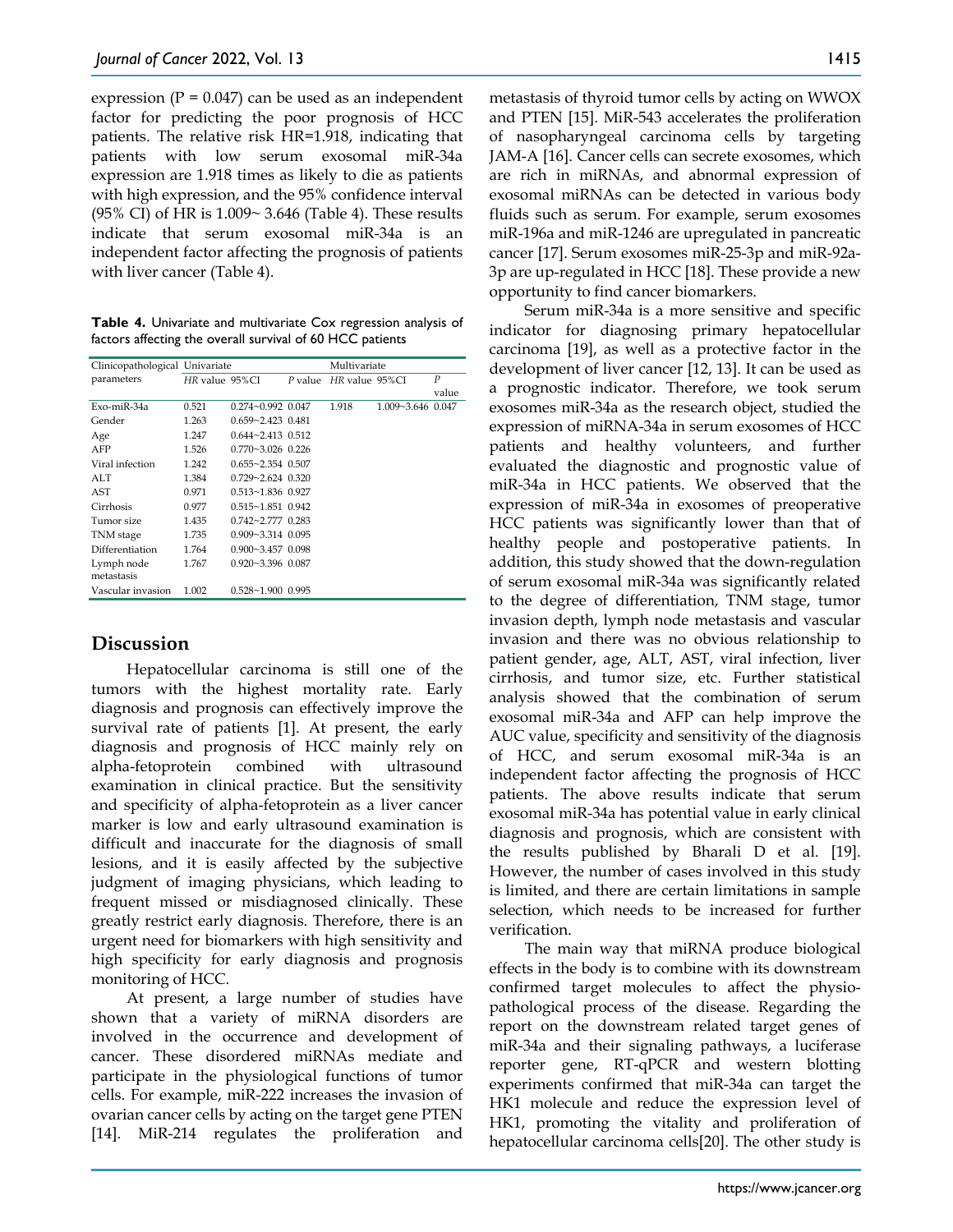to evaluate the functional roles of miR-34a by applying microarray profiling and analyzing miR-34a's predicted targets and related biological pathways in HCC [21]. The researchers explored 1,000 miR-34a-related target genes and five important signal pathways, of which CCND1 and Bcl-2 act as essential central genes. In the integration analysis, it is found 61 central genes and 5 important pathways, including cell cycle, cytokine-cytokine receptor interaction, notching pathway, p53 pathway and focal adhesion. These target genes and signal pathways indicate potentially related functions of miR-34a in HCC. This part of the experiment mainly explores the correlation between the expression of exosomal miR-34a and the clinicopathological parameters of HCC patients from the clinical level. In the follow-up, we will further explore the functions of miR-34a from the molecular mechanism level in combination with the cellular and animal levels.

In summary, the results show that the expression of miR-34a in exosomes is down-regulated in preoperative HCC patients compared to postoperative patients and healthy people. Thus it can be used as a non-invasive biomarker with great potential for screening and monitoring HCC.

## **Conclusions**

In summary, the results show that the expression of miR-34a in exosomes is down-regulated in preoperative HCC patients compared to postoperative patients and healthy people. Thus it can be used as a non-invasive biomarker with great potential for screening and monitoring HCC.

## **Abbreviations**

miRNAs: microRNAs; HCC: hepatocellular carcinoma; ROC: receiver operating curve; qRT-PCR: quantitative reverse-transcription polymerase chain reaction; AFP: alpha fetal protein.

#### **Acknowledgements**

We thank Huashan Hospital, Fudan University, Shanghai, China for providing the HCC serum samples and Liver Cancer Institute, Zhongshan Hospital, Fudan University, Shanghai, China for providing cell lines.

#### **Ethics approval and consent to participate**

This research was approved by the Ethics Committee of Huashan Hospital Affiliated to Fudan University. All the patients provided written informed consent.

#### **Funding**

This study was supported by Shanghai Sailing

Program (19YF1405500), the National Natural Science Foundation of China (82102491 and 81772673), the Initial Scientific Research Fund of Huashan Hospital Affiliated to Fudan University (2019QD003 and 2018QD079), and National Key Research and Development Plan of China (2018YFC2000200).

# **Competing Interests**

The authors have declared that no competing interest exists.

## **References**

- 1. Siegel RL, Miller KD, Jemal A. Cancer statistics, 2019. CA: a cancer journal for clinicians. 2019; 69: 7-34.
- Bruix J, Reig M, Sherman M. Evidence-Based Diagnosis, Staging, and Treatment of Patients with Hepatocellular Carcinoma. Gastroenterology. 2016; 150: 835-53.
- 3. Pegtel DM, Gould SJ. Exosomes. Annual review of biochemistry. 2019; 88: 487-514.
- 4. Pascut D, Pratama MY, Vo NVT, et al. The Crosstalk between Tumor Cells and the Microenvironment in Hepatocellular Carcinoma: The Role of Exosomal microRNAs and their Clinical Implications. Cancers. 2020;  $12.823$
- 5. Milane L, Singh A, Mattheolabakis G, et al. Exosome mediated communication within the tumor microenvironment. Journal of controlled release: official journal of the Controlled Release Society. 2015; 219: 278-94.
- 6. Zhang J, Li S, Li L, et al. Exosome and exosomal microRNA: trafficking, sorting, and function. Genomics, proteomics & bioinformatics. 2015; 13: 17-24.
- 7. Friedman RC, Farh KK, Burge CB, et al. Most mammalian mRNAs are conserved targets of microRNAs. Genome research. 2009; 19: 92-105.
- 8. Liu F, Lou K, Zhao X, et al. miR-214 regulates papillary thyroid carcinoma cell proliferation and metastasis by targeting PSMD10. International journal of molecular medicine. 2018; 42: 3027-36.
- 9. Turato C, Fornari F, Pollutri D, et al. MiR-122 Targets SerpinB3 and is Involved in Sorafenib Resistance in Hepatocellular Carcinoma. Journal of clinical medicine. 2019: 171.
- 10. Vosgha H, Ariana A, Smith RA, et al. miR-205 targets angiogenesis and EMT concurrently in anaplastic thyroid carcinoma. Endocrine-related cancer. 2018; 25: 323-37.
- 11. Zhao Y, Wang X. miR-34a targets BCL-2 to suppress the migration and invasion of sinonasal squamous cell carcinoma. Oncology letters. 2018; 16: 6566-72.
- 12. Han R, Chen X, Li Y, et al. MicroRNA-34a suppresses aggressiveness of hepatocellular carcinoma by modulating E2F1, E2F3, and Caspase-3. Cancer management and research. 2019; 11: 2963-76.
- 13. Wu G, Li Z, Wang Y, et al. miR-34a Inhibits Cell Proliferation by Targeting SATB2 in Hepatocellular Carcinoma. BioMed research international. 2018; 2018: 2863902.
- 14. Gong L, Zhang W, Yuan Y, et al. miR-222 promotes invasion and migration of ovarian carcinoma by targeting PTEN. Oncology letters. 2018; 16: 984-90.
- 15. Han JB, Huang ML, Li F, et al. MiR-214 Mediates Cell Proliferation and Apoptosis of Nasopharyngeal Carcinoma Through Targeting Both WWOX and PTEN. Cancer biotherapy & radiopharmaceuticals. 2020; 35: 615-25.
- 16. Jiang X, Dai B, Feng L. miR-543 promoted the cell proliferation and invasion of nasopharyngeal carcinoma by targeting the JAM-A. Human cell. 2019; 32: 477-86.
- 17. Xu YF, Hannafon BN, Zhao YD, et al. Plasma exosome miR-196a and miR-1246 are potential indicators of localized pancreatic cancer. Oncotarget. 2017; 8: 77028-40.
- 18. Wen Y, Han J, Chen J, et al. Plasma miRNAs as early biomarkers for detecting hepatocellular carcinoma. International journal of cancer. 2015; 137: 1679-90.
- 19. Bharali D, Jebur HB, Baishya D, et al. Expression Analysis of Serum microRNA-34a and microRNA-183 in Hepatocellular Carcinoma. Asian Pacific journal of cancer prevention: APJCP. 2018; 19: 2561-8.
- 20. Zhou Y, Liu K, Liu Y, et al. MicroRNA-34a inhibit hepatocellular carcinoma progression by repressing hexokinase-1. Journal of cellular biochemistry. 2019; 120: 7147-53.